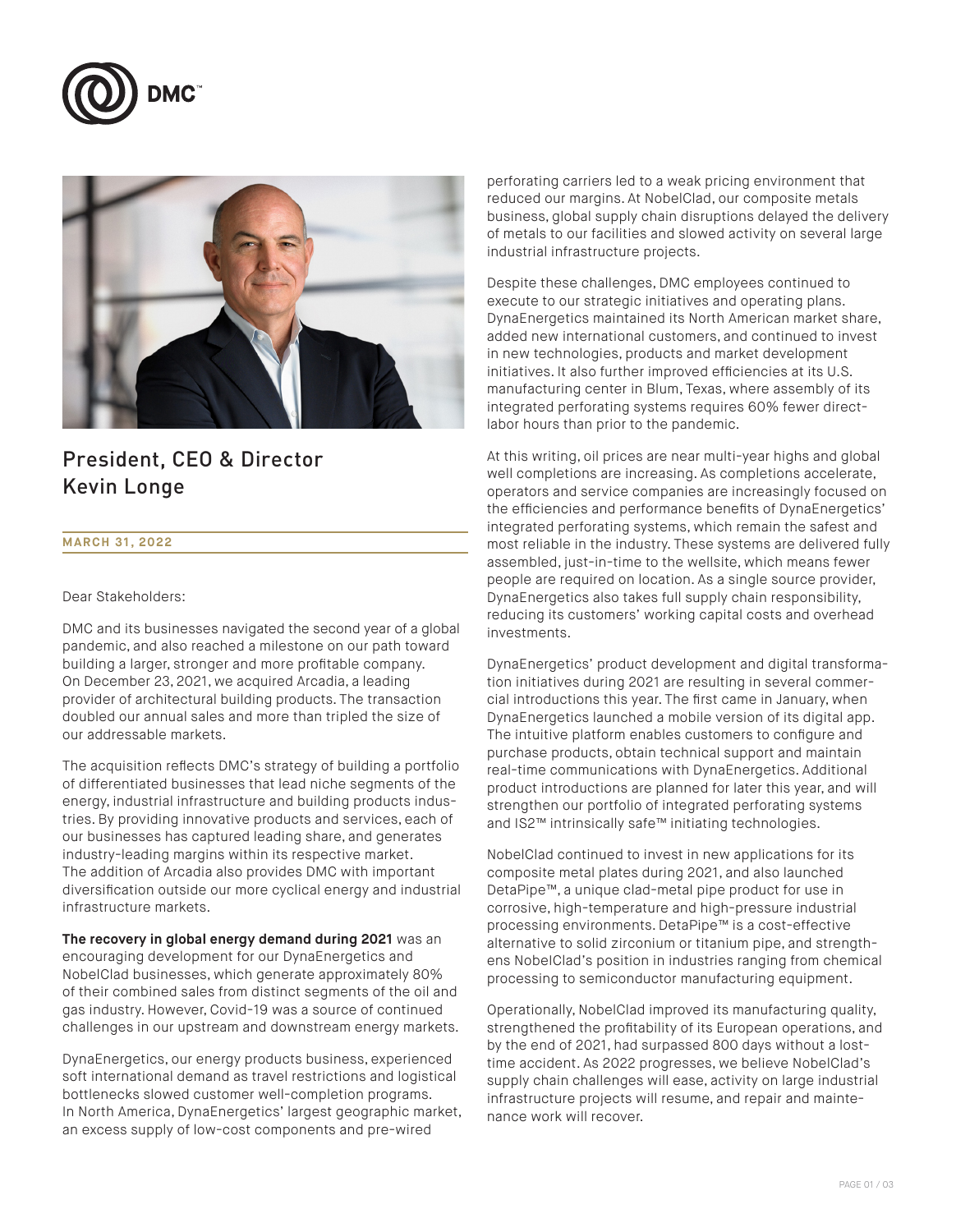# Transformative Acquisition

We acquired a 60% controlling interest in privately held Arcadia on December 23, 2021. Based in Vernon, California, Arcadia manufactures exterior and interior aluminum framing systems, windows, curtain walls and interior partitions for the commercial buildings market. It also operates Arcadia Custom, a Tucson, Arizona-based manufacturer of premium steel, aluminum and wood windows and doors for America's high-end residential market.

Arcadia's commercial division has built a leading position in the Western and Southwestern United States, and is focused primarily on the low and mid-rise segment of the commercial buildings market. It works closely with architects and general contractors, and its diverse end markets include commercial offices, healthcare, higher education, retail, airports, civic buildings and religious facilities.

The commercial division serves approximately 2,000 glass and glazing contractors. By prioritizing superior service, short lead times and a broad product selection, Arcadia has earned strong loyalty from these customers, who place an average of 25 orders annually.

The Arcadia Custom division also works closely with architects, as well as high-end home builders and homeowners. Its premium windows and doors are sold by a national sales team and are carried by a network of high-end window and door dealers. As demand for its differentiated product offering accelerates, Arcadia Custom is strengthening its manufacturing capacity, increasing its engineering and technical service capabilities, improving customer service and expanding its sales organization. We are encouraged by Arcadia Custom's growing presence in the high-end residential market, the strong reputation of its brand, and its prospects for profitable, long-term growth.



*Arcadia Custom's laser cut, thermally-broken steel window and door systems deliver architectural appeal and optimal energy performance.*

From 2010 through 2020, Arcadia's sales increased at a 13% compound annual growth rate (CAGR), while adjusted EBITDA increased at a 23% CAGR. The company's growth has plateaued in recent years due to limitations in its

manufacturing capacity, processes and systems. We are working with Arcadia to design and install new paint and anodizing lines, which we expect will be operational by the first half of next year. A new enterprise resource planning (ERP) system should be in place later this year and will improve operating efficiencies and enhance the buying experience for Arcadia's commercial and residential customers.

Arcadia joined DMC with a talented leadership team, innovative product and service offering, and a growing \$4.5 billion end market. The U.S. building products industry is forecasting healthy growth, particularly in the regions served by Arcadia. The investments in new capacity, systems and people will ensure Arcadia is positioned to capitalize on this opportunity, and deliver strong sales and earnings growth beginning in 2023.

**We acquired the controlling interest** in Arcadia for \$282.7 million. We paid \$261.0 million in cash, and we issued \$21.7 million in DMC stock. We plan to acquire the remaining 40% interest in Arcadia through a three-year put and call option exercisable after December 2024.

The Arcadia acquisition was made possible by our strong balance sheet and equity sales. Prior to the acquisition, we raised net proceeds of approximately \$175 million through an at-the-market equity program and a follow-on equity offering. To complete the transaction, we supplemented these proceeds with funds from our amended credit facility.

## Financial Performance

DMC's consolidated sales in 2021 were \$260.1 million, up 14% from \$229.2 million in 2020. The increase reflects the early stages of a recovery in DynaEnergetics' North American market. Full-year sales at DynaEnergetics were \$175.4 million, up 20% from \$146.4 million in 2020, while full-year sales at NobelClad were \$84.8 million, up 2% from \$82.8 million in 2020.

Consolidated gross margin declined to 23% from 25% in the prior year, which reflects the weak pricing environment in DynaEnergetics' North American markets. Full-year adjusted net income\* attributable to DMC was \$2.9 million, or \$0.16 per diluted share, compared with adjusted net income of \$1.0 million, or \$0.07 per diluted share in 2020. Full-year adjusted EBITDA\* attributable to DMC was \$20.2 million versus \$19.1 million in 2020.

On a pro forma basis, full-year sales inclusive of Arcadia were \$500.5 million, while gross margin was 28%. Pro forma adjusted EBITDA\* attributable to DMC after accounting for the 40% held by Arcadia's noncontrolling interest holder was \$50.1 million.

Our debt-to-adjusted EBITDA leverage ratio at December 31, 2021 was 3.0, while our net-debt-to adjusted EBITDA at the end of the year was 2.3.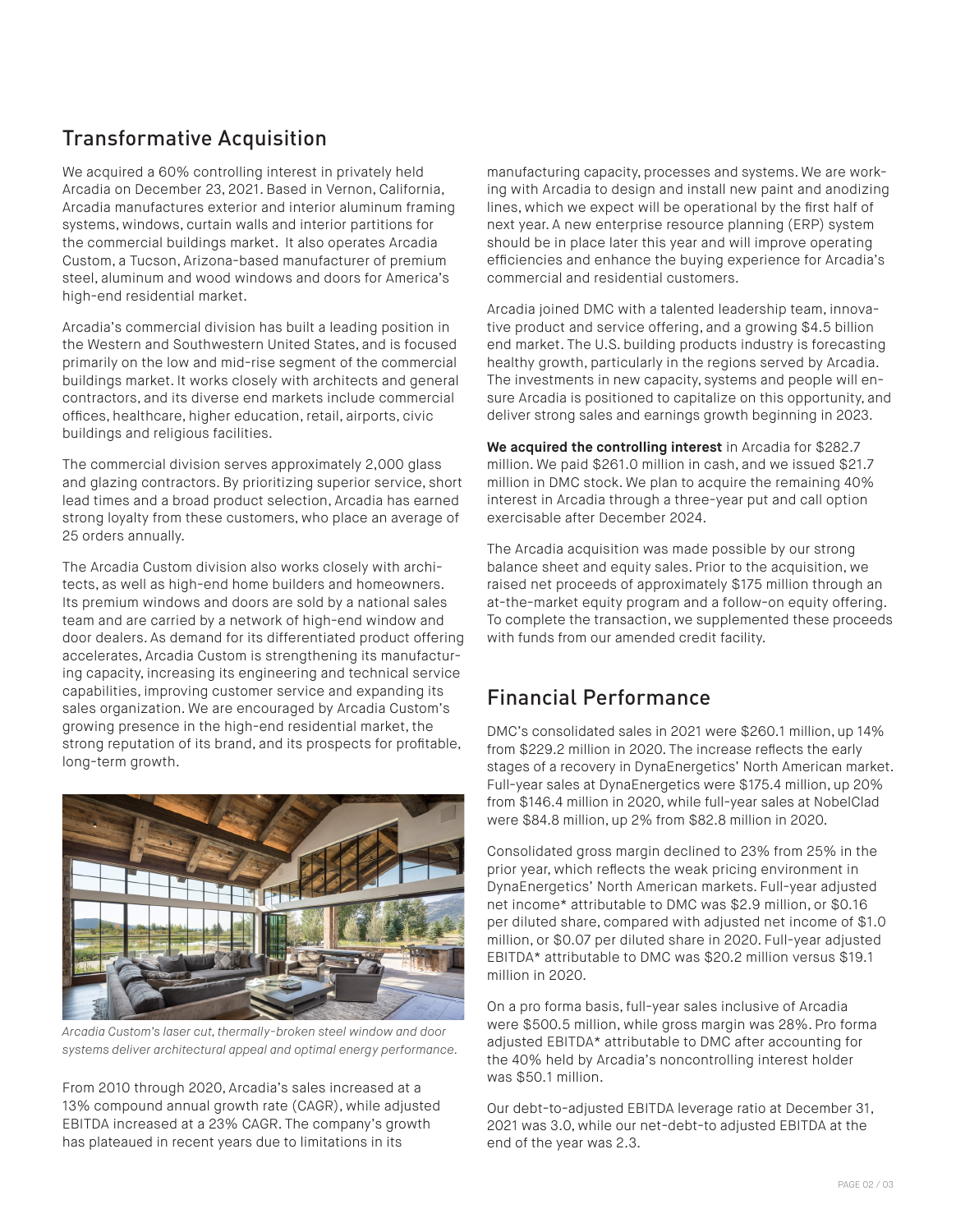**DMC's objective** is to deliver superior returns for our stakeholders by adhering to three key performance tenets:

- 1. Maximize free cash flow through financial discipline
- 2. Maximize return on invested capital by achieving operational excellence and making discerning investment decisions
- 3. Invest in new technology, product and market development to drive sustained growth and increased profitability

Our accomplishments during 2021 will further enable us to achieve these objectives. We have entered 2022 with three strong businesses that have built respected brands, differentiated product and service offerings and leading positions in their markets. We also have exceptional leadership teams and a talented and dedicated workforce.

I want to thank DMC's employees around the world for their commitment and considerable efforts during another challenging year. I also want to again welcome Arcadia's leadership team and nearly 1,000 employees to the DMC family.

I speak for the entire DMC leadership team when I say we are very excited about DMC's future. We look forward to demonstrating the strength of your Company in 2022 and beyond.

Sincerely,

KuinT. Cyr

Kevin Longe President, CEO & Director

#### **\*Use of Non-GAAP Financial Measures**

Adjusted net income, adjusted EBITDA and pro forma adjusted EBITDA are non-GAAP financial measures used by management to measure operating performance. For a discussion of why we use non-GAAP financial measures and for reconciliations of the most directly comparable GAAP measures to non-GAAP measures, please see our annual report on Form 10-K for the year ended December 31, 2021.

#### **Safe Harbor Language**

Except for the historical information contained herein, this Stakeholder Letter contains forward-looking statements within the meaning of Section 27A of the Securities Act of 1933, as amended, and Section 21E of the Securities Exchange Act of 1934, as amended, including additional planned product introductions at DynaEnergetics during 2022; our belief that NobelClad's supply chain challenges will ease as the year progresses, activity on industrial infrastructure projects will resume and repair and maintenance work will recover; our belief in Arcadia Custom's prospects for profitable, long-term growth; our expectation that new paint and anodizing lines will be operational at Arcadia by the first half of next year, and a new enterprise resource planning (ERP) system will be in place later this year; our belief that Arcadia will be positioned to deliver strong sales and earnings growth beginning in 2023; and our plans to acquire the remaining 40% interest in Arcadia. Such statements and information are based on numerous assumptions regarding present and future business strategies, the markets in which we operate, anticipated costs and ability to achieve goals. Forward-looking information and statements are subject to known and unknown risks, uncertainties and other important factors that may cause actual results and performance to be materially different from those expressed or implied by such forward-looking information and statements, including but not limited to: our ability to realize sales from our backlog; our ability to obtain new contracts at attractive prices; the execution of purchase commitments by our customers, and our ability to successfully deliver on those purchase commitments; the size and timing of customer orders and shipments; changes to customer orders; product pricing and margins; fluctuations in customer demand; our ability to successfully navigate slowdowns in market activity or execute and capitalize upon growth opportunities; the success of DynaEnergetics' product and technology development initiatives; our ability to successfully protect our technology and intellectual property and the costs associated with these efforts; potential consolidation among DynaEnergetics' customers; fluctuations in foreign currencies; fluctuations in tariffs and quotas; the cyclicality of our business; competitive factors; the timely completion of contracts; the timing and size of expenditures; the availability and price of metals and other raw materials; the adequacy of local labor supplies at our facilities; current or future limits on manufacturing capacity at our various operations; government actions or other changes in laws and regulations; trade and economic sanctions and other restrictions; civil unrest, acts of terrorism, war or other armed conflict; the availability and cost of funds; our ability to access our borrowing capacity under our credit facility; impacts of Covid-19 and any related preventive or protective actions taken by governmental authorities and resulting economic impacts, including recessions or depressions; general economic conditions, both domestic and foreign, impacting our business and the business of our customers and the end-market users we serve; and our ability to achieve the intended benefits of the acquisition of Arcadia, and the other risks detailed from time to time in our SEC reports, including the annual report on Form 10-K for the year ended December 31, 2021. We do not undertake any obligation to release public revisions to any forward-looking statement, including, without limitation, to reflect events or circumstances after the date of this letter, or to reflect the occurrence of unanticipated events, except as may be required under applicable securities laws.